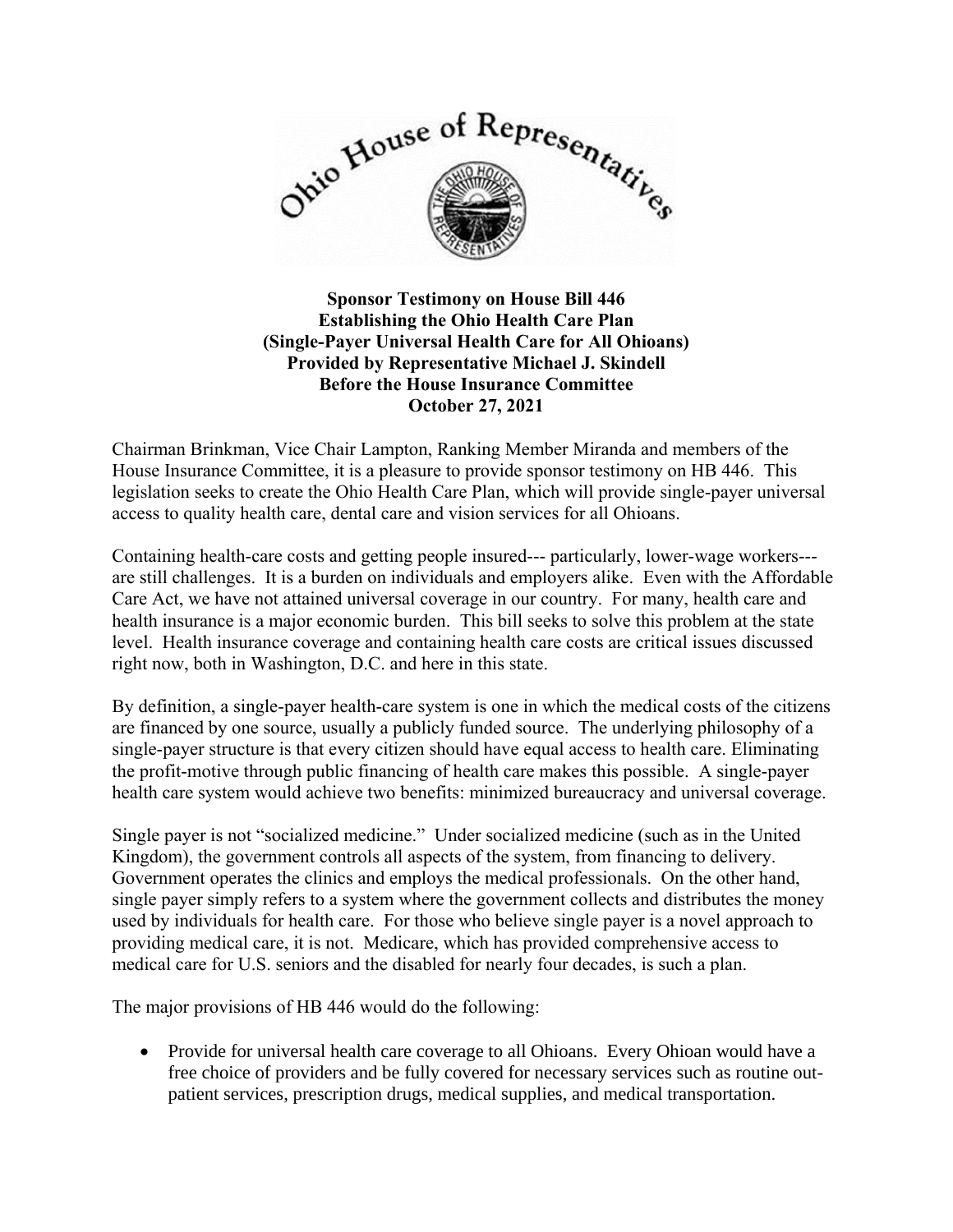Services are provided without co-payments or deductibles. Coverage will be provided regardless of income or employment status. There will be no exclusions for pre-existing conditions. Payment to health care providers for all covered benefits will be made from a single-public fund, called the Ohio Health Care Fund.

- The Plan will be administered by the Ohio Health Care Agency, which will operate under the direction of the Ohio Health Care Board. The Board will establish standards to demonstrate proof of residency. The Board will also seek all necessary waivers, exemptions, agreements, or legislation to allow various federal and state health care payments to be made to the Ohio Health Care Agency, which would then assume responsibility for all benefits and services previously paid for by those funds. In the absence of waivers for Medicare and Medicaid, both of which will be considered primary insurers, the Ohio Health Plan will be the secondary insurer. Until such time as waivers are obtained, the Plan will not pay for services for persons otherwise eligible for the same benefits under Medicare or Medicaid.
- The Plan calls for the establishment of a Technical and Medical Advisory Board, made up of health care providers and representatives of consumers, to help establish policy on medical issues. The Act will create a Division of Consumer Affairs to represent consumer interests.
- Under the Plan, workers who lose employment as a result of the plan's implementation will be eligible for training and help in securing alternative employment. The Ohio Health Care Agency will determine in each case the appropriate amount of payment based on information from the Ohio Department of Job and Family Services.
- Funding for the Plan shall be obtained from a mix of revenue sources including payroll, gross receipts and income taxes. These funds are in addition to existing state and federal dollars already used in Ohio for services rendered under Medicaid and Medicare. Under this legislation 91% of Ohio residents will experience no tax increase whatsoever.

Costs will be controlled by simplifying the billing system, establishing budgets and negotiating the bulk purchasing of pharmaceutical drugs, as well as by other methods. It is expected that with streamlining administration functions and billing procedures, the Plan will result in an estimated \$11.6 billion or more in savings. Administrative functions eat nearly one-third of every health care dollar spent in this country. The Plan will rid our system of this waste.

When this legislation was originally introduced we had an analysis performed which showed that Ohio businesses and residents were paying more than \$70 billion annually (now some \$101 billion according to Kaiser Family Foundation) in state and federal taxes, health insurance premiums and out-of-pocket costs for health care. The Ohio Health Care Plan would not increase that amount; in fact, it seeks to reduce that cost by more than \$11 billion annually through the administrative savings. Of the \$70 billion in annual healthcare costs, more than \$36 billion was from Medicare and Medicaid. Private funding from health insurance companies makes up roughly the remaining portion. It is this amount we would be paying for in a singlepayer system, except that we do expect to save drastically on overhead and administrative costs.